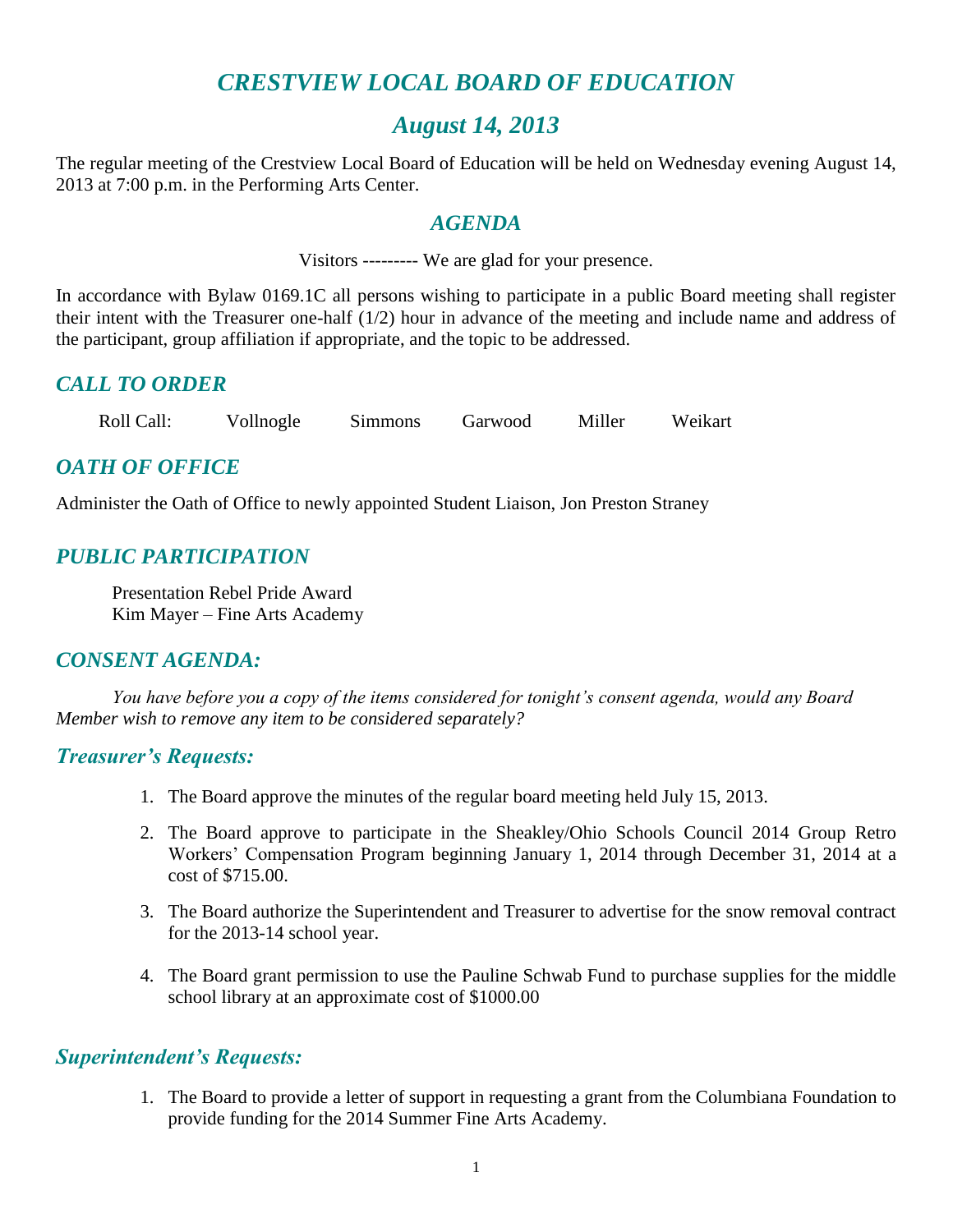- 2. The Board grant Paul Cusick and Karen Sapp, Asst. Principals/Athletic Directors, permission to employ personnel as needed under a personal service contract to work co-curricular events during the 2013-14 school year.
- 3. The Board approve placement of the following licensed personnel on a higher teacher pay scale effective beginning of the 2013-14 school year; official transcripts on file:

Lisa Campbell – Masters Kathryn Vrabel – Masters +

4. The Board approve the following licensed personnel to be granted a continuing contract beginning the 2013-14 school year according to salary schedule as recommended by John A. Dilling, Superintendent:

#### Lisa Campbell

- 5. The Board grant maternity leave requested by Sheena Montgomery, Crestview High School Teacher, beginning middle of October through January 3, 2014.
- 6. The Board accept the 2013-14 supplemental contract resignation of Jacklynn Mercer for CHS Student Council Advisor.
- 7. The Board accept the 2013-14 supplemental contract resignation of Justin Boyd for CMS Assistant Football Coach.
- 8. The Board accept the resignation of Kristan Strong, CHS Cafeteria Cashier effective August 5, 2013.
- 9. The Board approve the following nonteaching personnel on a one (1) year limited contract basis for the 2013-14 school year; according to the salary schedule as recommended by John A. Dilling, Superintendent, pending receipt of all required reports:

Myra Buck – Secretary

10. The Board approve the following nonteaching personnel on a one (1) year limited contract basis for the 2013-14 school year; effective August 12, 2013, according to the salary schedule as recommended by John A. Dilling, Superintendent, all required reports are on file:

Spencer Biser – Custodian

11. The Board approve the following nonteaching personnel on a one (1) year limited contract basis for the 2013-14 school year; according to the salary schedule as recommended by John A. Dilling, Superintendent, pending receipt of all required reports:

\_\_\_\_\_\_\_\_\_\_ – CHS Cafeteria Cashier

12. The Board approve the following licensed personnel be placed on the approved substitute list for the 2013-14 school year, be granted a limited teaching contract, substitute basis only, according to salary schedule; pending receipt of all required reports:

#### *High School, Middle School & Elementary School*

Ashley Gilbert – Early Childhood P-3 Jane Sevacko -Resident Educator -Multi Age(P-12) Crystal Weikart – Elementary 1-8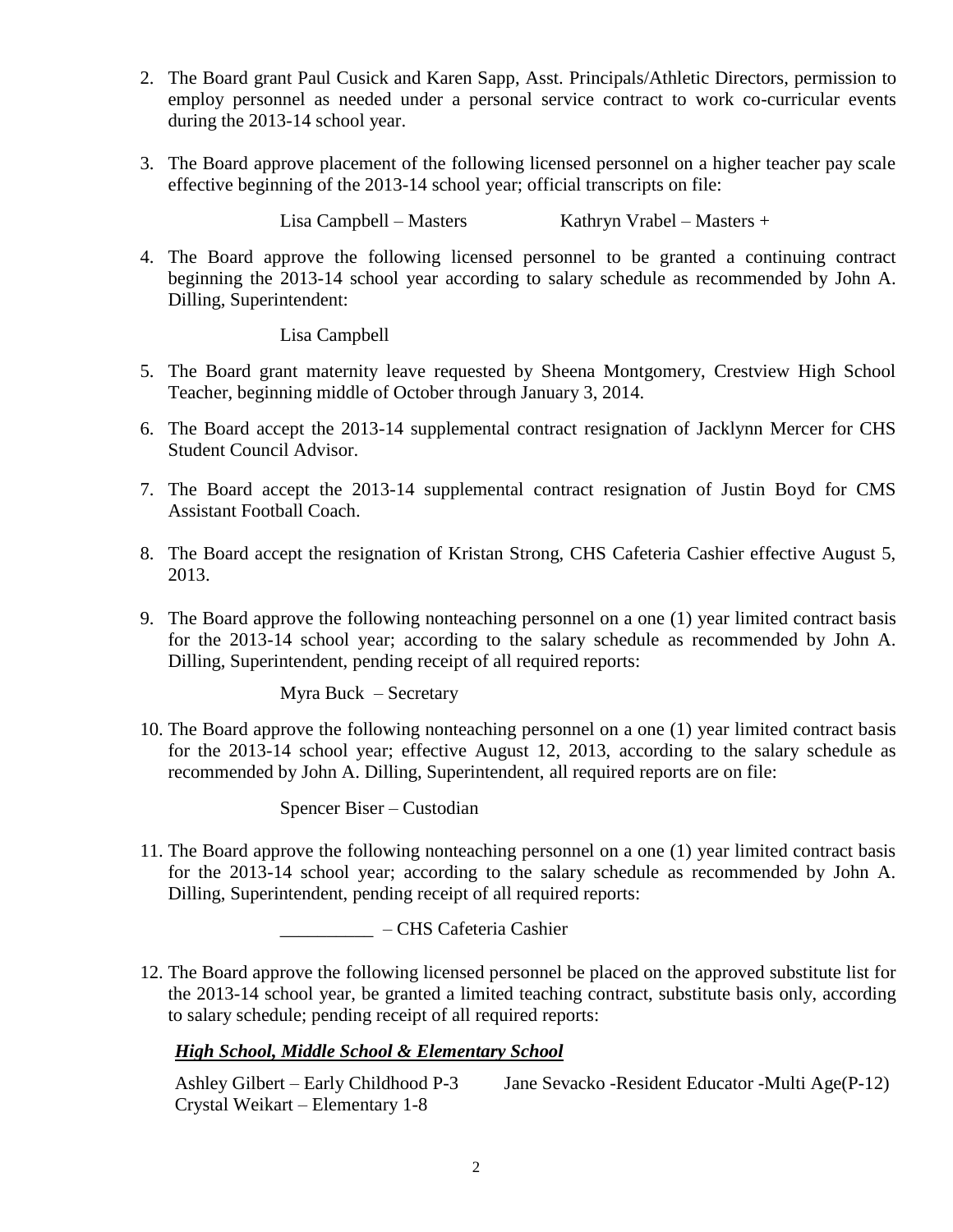13. The Board grant supplemental contracts to the following licensed personnel for the 2013-2014 as per salary schedule for the assignment designated; all required reports are on file:

> Laura Nappi – CHS Student Council Advisor Katherine Bennett – CHS Multi Media Director Carl Snyder – CHS Band Director Eric Bable – CHS Assistant Band Director

14. The Board approve the following licensed personnel to be granted a one (1) year limited contract basis for the 2013-14 school year according to the established wage rate; pending receipt of all required reports:

Sarah Ress – CMS Art – Part-time

15. The Board grant supplemental contracts to the following nonteaching personnel for the 2013-14 school year as per salary schedule for the assignment designated pursuant to O.R.C. 3313.53; pending receipt of all required reports:

> Jamiel Radman – CHS JV Soccer Coach Michelle Crawford – Ticket Manager Evan Gottschalk – CHS Battery Percussion Instructor (camp only) Moriah Placer – CHS Pit Percussion Instructor (camp only) Haley Genova – Woodwind Instructor (camp only) Drew Gaworski – Color Guard Instructor Richard Stelts – CMS Assistant Football Coach

16. The Board approve the following personnel for Athletic Department event positions:

#### *Ticket Sellers*

Michelle Crawford….Brenda Stewart…Jennifer Burbick-Rothwell…Kristan Strong Deanna Derringer…Mandy Mustake…Pamela Boyarko…Michelle Fitzgerald

#### *CHS Clock Operator* – Donald Guy

17. The Board approve the following substitute employees salary schedules for the 2013-14 school year:

| Tutoring/Home Instruction         | $$15.00$ per hour |
|-----------------------------------|-------------------|
| <b>Teachers</b>                   | $80.00$ per day   |
| <b>Crestview Retired Teachers</b> | $100.00$ per day  |
| Custodians                        | 8.00 per hour     |
| Secretaries                       | 7.85 per hour     |
| <b>Bus Drivers</b>                | $12.00$ per hour  |
| Cooks                             | 7.85 per hour     |
| Cafeteria Cashiers                | 7.85 per hour     |
| Cafeteria Servers                 | 7.85 per hour     |
| <b>Technology Assistant</b>       | 8.00 per hour     |

18. The Board approve the following as non-paid volunteers for the 2013-14 school year; pending receipt of all required reports:

> Kara Headland – Volunteer Assistant Volleyball Coach Stephanie Herriott - Volunteer Assistant Volleyball Coach Rick Coppock – Volunteer Assistant Football Coach Derek McElhaney - Volunteer Assistant Football Coach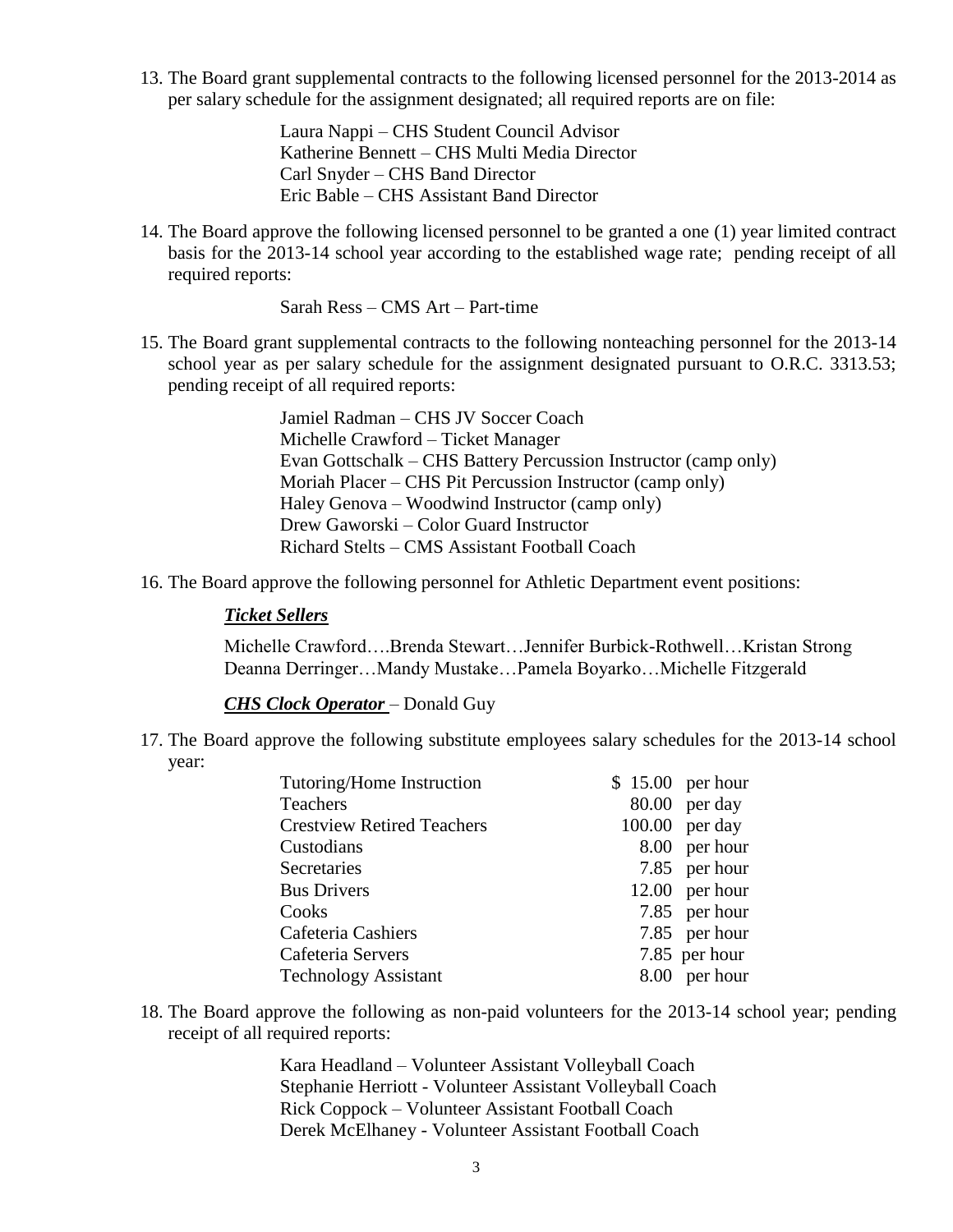Justin Baker - Volunteer Assistant Football Coach Tristan Reynolds - Volunteer Assistant Football Coach Peggy Simmons – Volunteer Volleyball Scorekeeper Andris Baltputnis – Volunteer Announcer

19. The Board grant permission to the following to transport students by private vehicle during the 2013-14 school year:

Wayne Biser – Golf

20. The Board approve the following student fees for the 2013-14 school year:

| <b>Integrated Science</b>   | \$15.00 |
|-----------------------------|---------|
| Art (HS)                    | 15.00   |
| Chemistry I and II          | 15.00   |
| Biology I and II            | 15.00   |
| Physics                     | 15.00   |
| <b>Creative Foods</b>       | 15.00   |
| Adventures in Family Life   | 15.00   |
| Digital Photography         | 15.00   |
| <b>Instrument Usage Fee</b> | 30.00   |
| K-8 School Fee              | 15.00   |
| <b>Technology Fee</b>       | 35.00   |

- 21. The Board approve a resolution to contract with the Columbiana County Board of Mental Retardation and Developmental Disabilities to provide educational services for school-age multihandicapped students.
- 22. The Board approve the following Teacher Handbooks for the 2013-14 school year as presented.

Crestview High School Crestview Middle School Crestview Elementary School

- 23. The Board approve the Student-Athlete and Parent Handbook as presented by Assistant Principals/Athletic Directors, Paul Cusick and Karen Sapp for the 2013-14 school year.
- 24. The Board approve the Transportation Department Handbook for the 2013-14 school year as presented by Ken Floor, Transportation Supervisor.

## **END of CONSENT AGENDA**

Recommend the Board approve the consent agenda as presented:

Moved by \_\_\_\_, second by \_\_\_\_\_ to approve consent agenda. Vote yes:  $\_\_\_\_\_\_\_\_\_\_\_\_\_\_\_\_\_$ \_\_\_\_\_\_, \_\_\_\_\_\_. Vote no: \_\_\_\_\_\_, \_\_\_\_\_, \_\_\_\_\_, \_\_\_\_\_, Absent: \_\_\_\_\_, \_\_\_\_\_. Motion carried \_\_\_\_\_. Failed \_\_\_\_\_.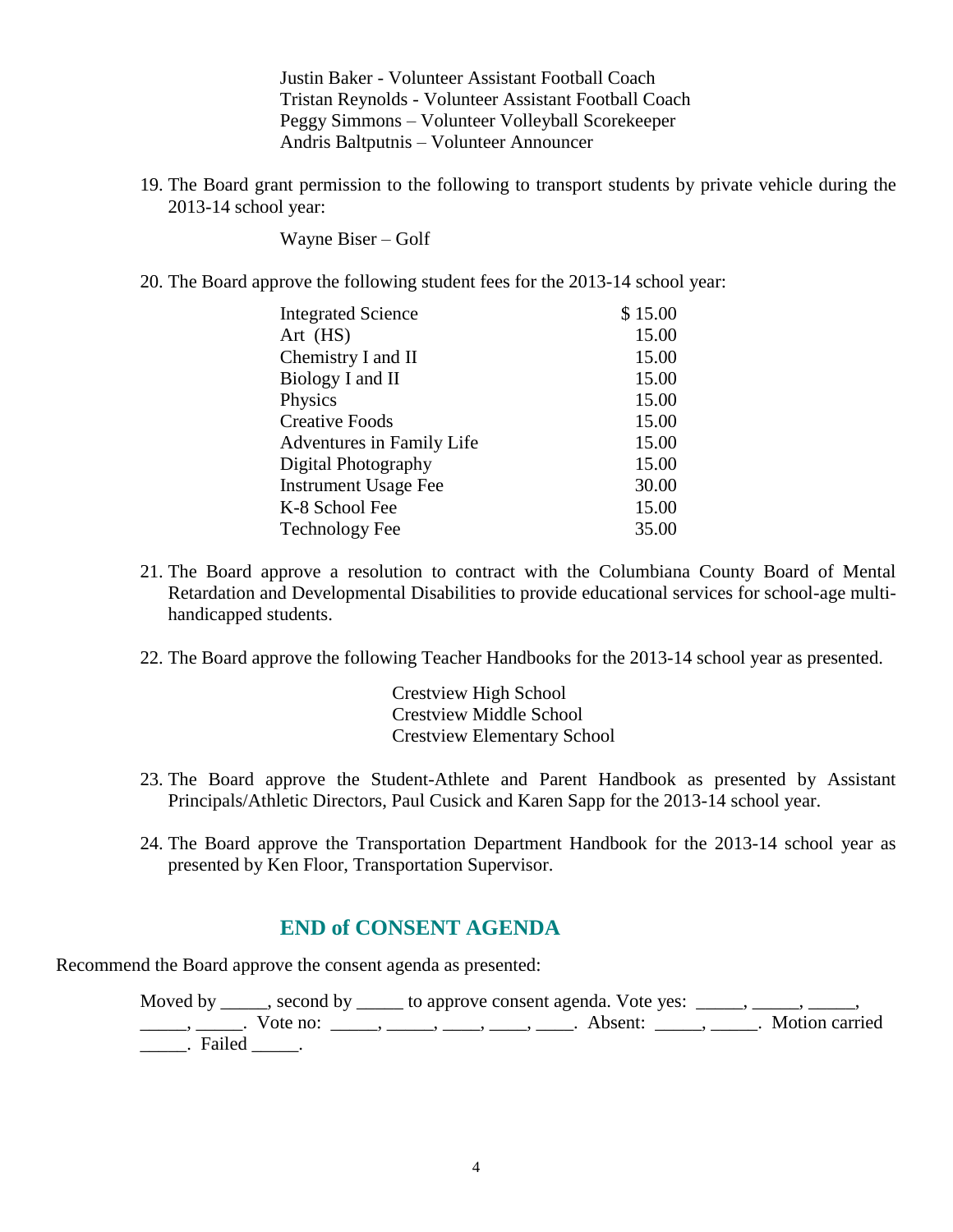## *Treasurer's Requests/Recommendations not included in Consent Agenda:*

1. Approve financial reports and investments as prepared and presented.

|                         |                                             | Moved by _____, second by _____. Vote yes: _____, _____, _____, _____, ______, Vote no: ____, _____, Absent: _____, _____. Motion carried _____. Failed _____. |  |
|-------------------------|---------------------------------------------|----------------------------------------------------------------------------------------------------------------------------------------------------------------|--|
|                         |                                             |                                                                                                                                                                |  |
| 2.                      | Recommend: The Board accept donations from: |                                                                                                                                                                |  |
|                         |                                             |                                                                                                                                                                |  |
|                         | a. Crestview Athletic Boosters              | \$11,850.00 to CHS Football/Soccer for new sound systems                                                                                                       |  |
|                         |                                             | Moved by _____, second by _____. Vote yes: _____, _____, _____, _____, _____. Vote no: ____,                                                                   |  |
|                         |                                             | $\dots, \dots, \dots, \dots$ . Absent: $\dots, \dots$ . Motion carried $\dots$ . Failed $\dots$ .                                                              |  |
|                         |                                             |                                                                                                                                                                |  |
| <b>Race to the Top:</b> |                                             | Mr. Miller                                                                                                                                                     |  |
| <b>Board Reports:</b>   |                                             |                                                                                                                                                                |  |
| 1.                      | <b>Career Center Report</b>                 | Mr. Garwood                                                                                                                                                    |  |
| 2.                      | <b>Student Achievement Liaison Report</b>   | Dr. Miller                                                                                                                                                     |  |
| 3.                      | Legislative Report                          | Mr. Garwood                                                                                                                                                    |  |
|                         | <b>Board Committee Reports:</b>             |                                                                                                                                                                |  |
| 1.                      | Buildings & Grounds                         | Mr. Garwood                                                                                                                                                    |  |
| 2.                      | <b>Athletic Council</b>                     | Mr. Simmons                                                                                                                                                    |  |
| 3.                      | Personnel                                   | Mr. Vollnogle                                                                                                                                                  |  |
| 4.                      | <b>Finance Audit</b>                        | Mr. Simmons                                                                                                                                                    |  |
| 5.                      | Policy                                      | Mr. Simmons                                                                                                                                                    |  |
| 6.                      | Communications                              | Mr. Weikart                                                                                                                                                    |  |
| 7.                      | Insurance                                   | Mr. Vollnogle                                                                                                                                                  |  |
|                         | <b>Administrative Reports:</b>              |                                                                                                                                                                |  |
| 1.                      | <b>Elementary School</b>                    | Mrs. Dangerfield                                                                                                                                               |  |
| 2.                      | Middle School                               | Mr. Richardson                                                                                                                                                 |  |
| 3.                      | <b>High School</b>                          | Mrs. Dickson                                                                                                                                                   |  |
| 4.                      | <b>Special Education</b>                    | Mr. Hill                                                                                                                                                       |  |
| 5.                      | Athletic                                    | Mr. Cusick/Mrs. Sapp                                                                                                                                           |  |
| 6.                      | Lunchroom                                   | Mrs. Peddicord                                                                                                                                                 |  |
| 7.                      | Technology                                  | Mr. Miller                                                                                                                                                     |  |
| 8.                      | Transportation                              | Mr. Floor                                                                                                                                                      |  |
| 9.                      | Maintenance                                 | Mr. Radman                                                                                                                                                     |  |
|                         | <b>Superintendent's Report:</b>             | Mr. Dilling                                                                                                                                                    |  |

# *Superintendent's Requests/Recommendations not included in Consent Agenda:*

1. Recommend: The Board approve the following contract for services with the Columbiana County Educational Service Center for the 2013-2014 school year. It is understood that the total annual dollar amount for these services, less the Educational Service Center Credit, will be deducted from state foundation payments and paid to the County ESC on a semi-monthly basis throughout the fiscal year.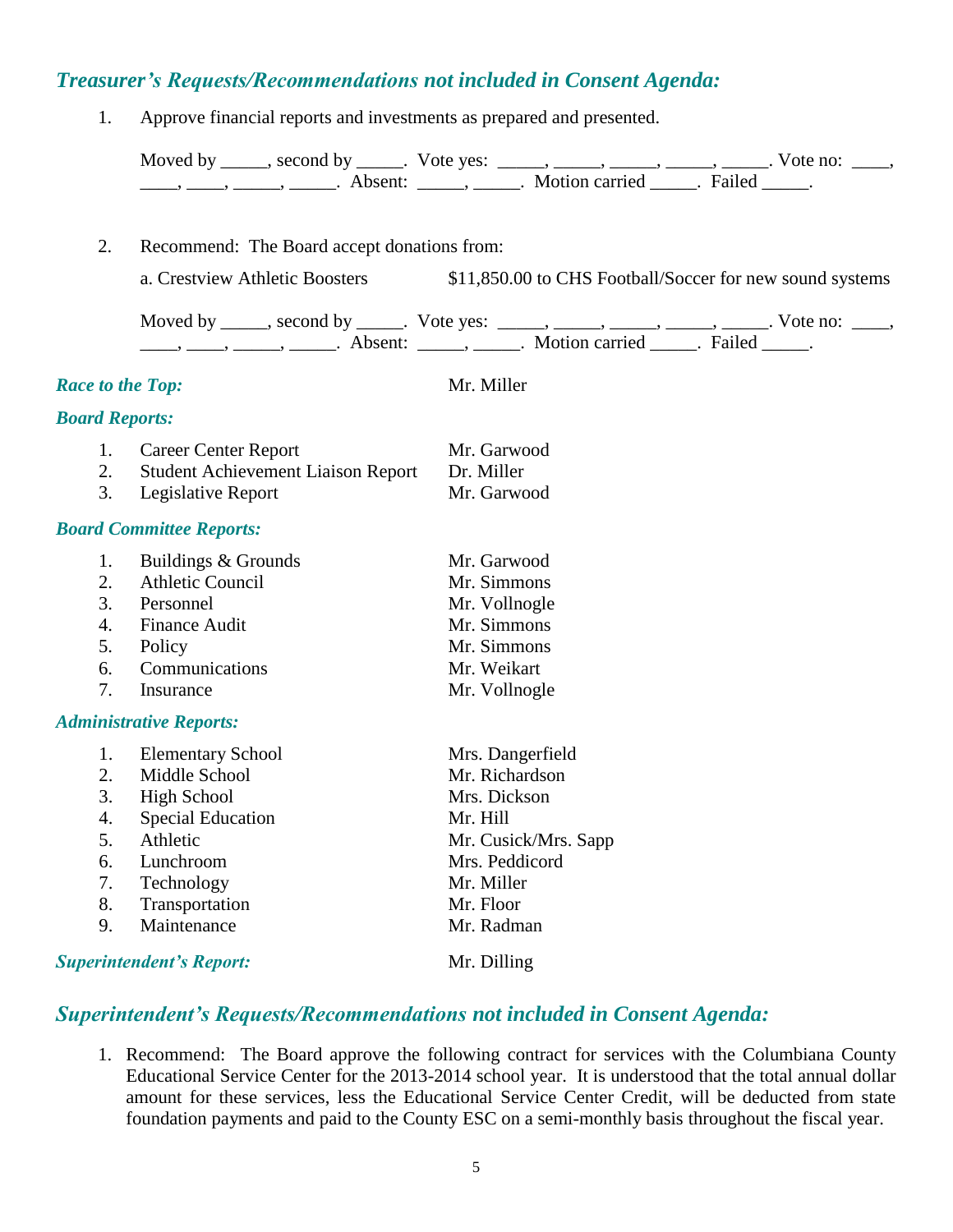| Psychologist                | \$50,582.14                                                                                  |
|-----------------------------|----------------------------------------------------------------------------------------------|
| Speech Language Pathologist | \$76,337.00                                                                                  |
| Gifted Supervision          | \$15,022.00                                                                                  |
| <b>Supervisory Deduct</b>   | \$25,083.00                                                                                  |
| <b>Opportunity School</b>   | \$14,000.00                                                                                  |
| <b>Alternative School</b>   | \$13,300.00                                                                                  |
| Preschool                   | \$50,000.00                                                                                  |
| Preschool Itinerant         | \$1,000.00                                                                                   |
| Physical Therapy            | \$12,000.00                                                                                  |
| Occupational Therapy        | \$40,000.00                                                                                  |
| School Age                  | $(\$50,000.00)$                                                                              |
| <b>Visual Itinerant</b>     | \$4,000.00                                                                                   |
| Transportation              | \$30,000.00                                                                                  |
| Total                       | \$281,324.14                                                                                 |
|                             | Moved by _____, second by _____. Vote yes: _____, _____, _____, _____, _____. Vote no: ____, |
|                             |                                                                                              |

2. Recommend: The Board approve a resolution of support to request the State Department of Education to grant an operational waiver of ORC 3306.01 (A) (2) and 3313.48 Minimum School Year Standards. This waiver will permit the Crestview Local School District to plan three additional professional development days for the 2013-14 school year. The dates requested for professional development are as follows:

| October 18, 2013                                                               | November 15, 2013                                      | April 4, 2014 |                                |
|--------------------------------------------------------------------------------|--------------------------------------------------------|---------------|--------------------------------|
| Moved by ______, second by _____. Vote yes: _____, _____, _____, _____, ______ |                                                        |               | $. \nabla$ vote no: $. \nabla$ |
|                                                                                | Absent: _____, ______. Motion carried ______. Failed . |               |                                |

3. Recommend: Turner Dairy Farms, Inc. be awarded the contract for milk and milk products for the 2013-14 school year. Following price quotes include an escalator clause:

| $\frac{1}{2}$ pint 1% chocolate<br>$\frac{1}{2}$ pint 1% milk<br>Sour Cream                                 | \$.2250<br>.2125<br>5.55 |                                      |
|-------------------------------------------------------------------------------------------------------------|--------------------------|--------------------------------------|
| Moved by _____, second by _____. Vote yes: ____, ____, ____, ____, _____,<br>Absent: $\qquad \qquad \qquad$ | Motion carried Failed    | $\sqrt{10}$ vote no: $\frac{1}{2}$ . |

4. Recommend: Nickles Bakery be awarded the contract for bread and rolls for the 2013-14 school year. Following price quotes include use of USDA flour:

| 18 oz. Multi Grain Rolls                                                                                                                                                                                                                                                                                                                                                                                                    | 2.01 |
|-----------------------------------------------------------------------------------------------------------------------------------------------------------------------------------------------------------------------------------------------------------------------------------------------------------------------------------------------------------------------------------------------------------------------------|------|
| 22 oz. Whole Grain White Bread                                                                                                                                                                                                                                                                                                                                                                                              | 1.59 |
| 12 oz. Whole Grain Hamburger Bun                                                                                                                                                                                                                                                                                                                                                                                            | 1.29 |
| 12 oz. Whole Grain Weiner Bun                                                                                                                                                                                                                                                                                                                                                                                               | 1.29 |
| 29 oz. 6" Whole Grain Hoagie Bun                                                                                                                                                                                                                                                                                                                                                                                            | 2.34 |
| 18 oz. Whole Grain Dinner Roll                                                                                                                                                                                                                                                                                                                                                                                              | 2.01 |
| 16 oz. Wheat Hot Dog Bun                                                                                                                                                                                                                                                                                                                                                                                                    | 1.29 |
| 18 oz. 100 % Whole Wheat Bread                                                                                                                                                                                                                                                                                                                                                                                              | 1.39 |
| 24 oz. Whole Grain White Bread 5" Stick                                                                                                                                                                                                                                                                                                                                                                                     | 2.43 |
| Moved by _____, second by _____. Vote yes: _____, _____, _____, _____, _____. Vote no: ____,                                                                                                                                                                                                                                                                                                                                |      |
| $\frac{1}{1}, \frac{1}{1}, \frac{1}{1}, \frac{1}{1}, \frac{1}{1}, \frac{1}{1}, \frac{1}{1}, \frac{1}{1}, \frac{1}{1}, \frac{1}{1}, \frac{1}{1}, \frac{1}{1}, \frac{1}{1}, \frac{1}{1}, \frac{1}{1}, \frac{1}{1}, \frac{1}{1}, \frac{1}{1}, \frac{1}{1}, \frac{1}{1}, \frac{1}{1}, \frac{1}{1}, \frac{1}{1}, \frac{1}{1}, \frac{1}{1}, \frac{1}{1}, \frac{1}{1}, \frac{1}{1}, \frac{1}{1}, \frac{1}{1}, \frac{1}{1}, \frac{$ |      |